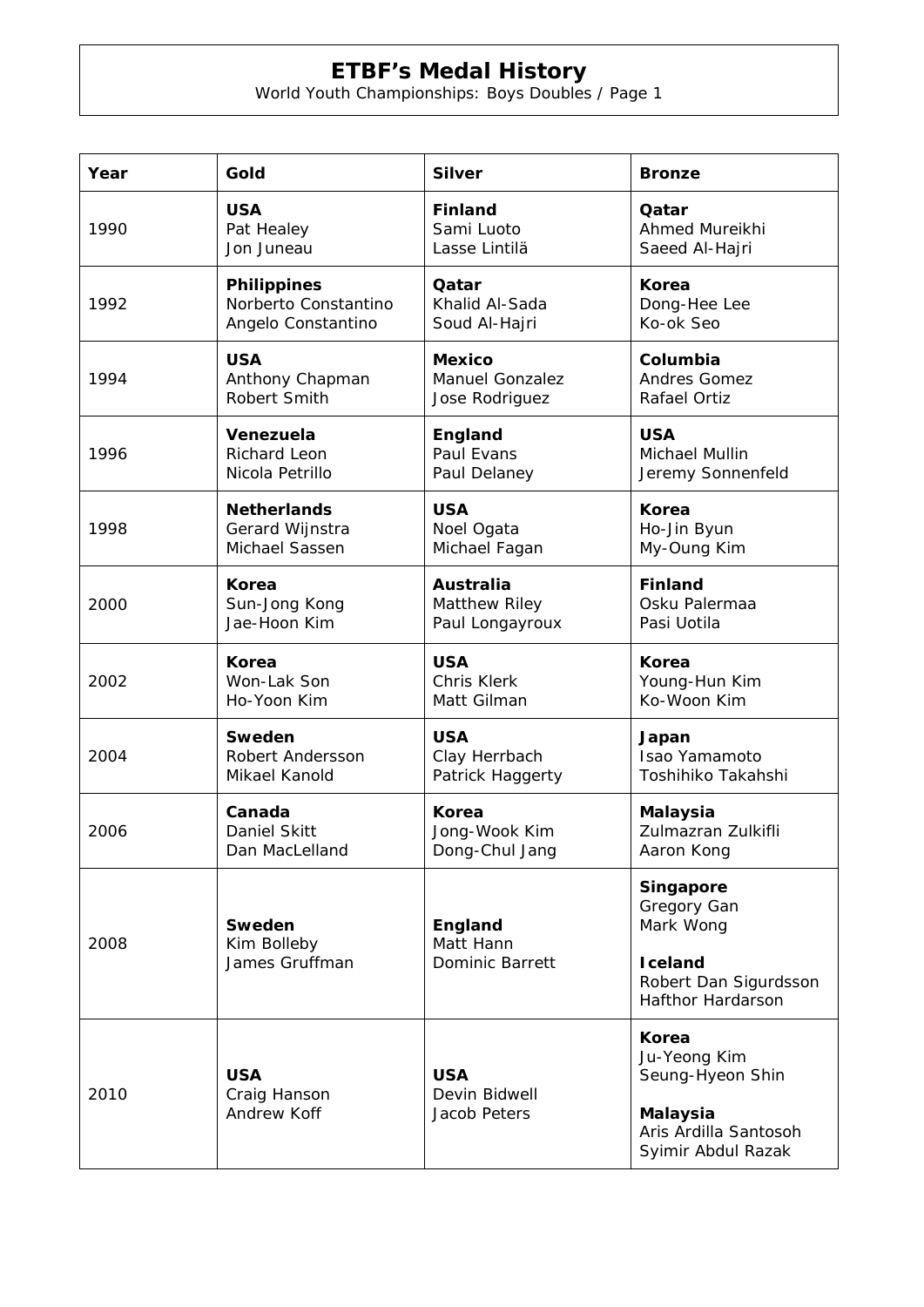## **ETBF's Medal History**

World Youth Championships: Boys Doubles / Page 2

| Year | Gold                                         | <b>Silver</b>                                                | <b>Bronze</b>                                                                                                      |
|------|----------------------------------------------|--------------------------------------------------------------|--------------------------------------------------------------------------------------------------------------------|
| 2012 | Korea<br>Yeon-Sang Kim<br>Dong-Jun Hwang     | <b>USA</b><br>Andrew Koff<br>Kent Marshall                   | England<br>Christopher Lam<br><b>Elliot Crosby</b><br><b>Sweden</b><br>Kim Bolleby<br>Magnus Johnson               |
| 2014 | Sweden<br>Markus Jansson<br>Pontus Andersson | <b>USA</b><br>Kamron Doyle<br><b>Matthew Farber</b>          | <b>USA</b><br><b>Wesley Low</b><br>Gregory Young<br><b>Mexico</b><br><b>Andre Fors</b><br>Enrique Kassian          |
| 2016 | <b>USA</b><br>Wesley Low<br>Anthony Simonsen | <b>Malaysia</b><br>Rafiq Ismail<br>Tun Hakim Azam            | <b>Dominican Republic</b><br><b>Hector Simo</b><br>Wascar Cavallo<br>Sweden<br>Pontus Andersson<br>Jesper Svensson |
| 2018 | Sweden<br>Robert Lindberg<br>Alfred Berggren | <b>Australia</b><br>Jayden Panella<br><b>Blayne Fletcher</b> | <b>Korea</b><br>Geun Ji<br>Jaehyeon Han<br>Sweden<br><b>Emanuel Jonsson</b><br>William Svensson                    |